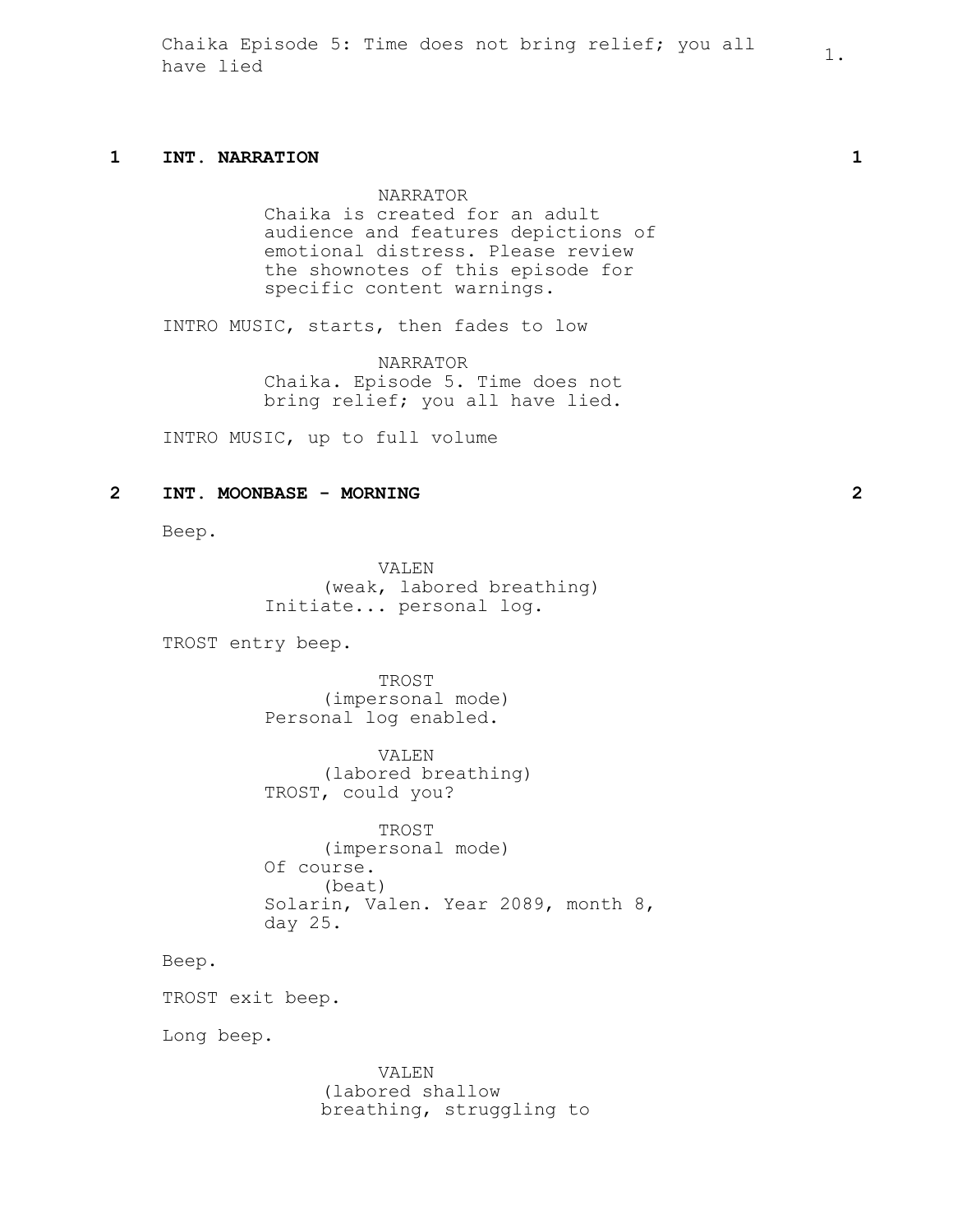get the words out) I don't have long now. Days? Maybe hours... I've tried to hold on for... (addresses CHAIKA directly) Chaika, my beautiful seagull, I have tried so hard to hold on for you, but now... I need to let go. And trust that whatever happens, wherever you go... You will be all right. You are out on your daily walk and I... (gently) I might not be here when you come back... Or maybe I'll stay on until tomorrow's walk... (labored breath) Don't want to die on your birthday, though! That would be bad... (lets out ragged breath) I read somewhere that people often die when they are alone, when whoever is by their side is taking a break... It didn't make sense to me then, but it does now. My hold on this life is slipping, the threads are unravelling, but you... You are the reason I hold on, my thread that will not break... I feel like I have failed you in so many ways, so many times, despite trying so hard not to... (small chuckle that turns into a slight cough) I guess that's parenting for you... Very humbling thing, being a parent. Not least because... (in awe) You are so much better than I am, Chaika. (laboured breath) You are kinder, and stronger, and smarter. I know you struggle to believe that, I know you demand so much of yourself, but... Believe it. Please. (coughs) TROST?

TROST entry beep.

TROST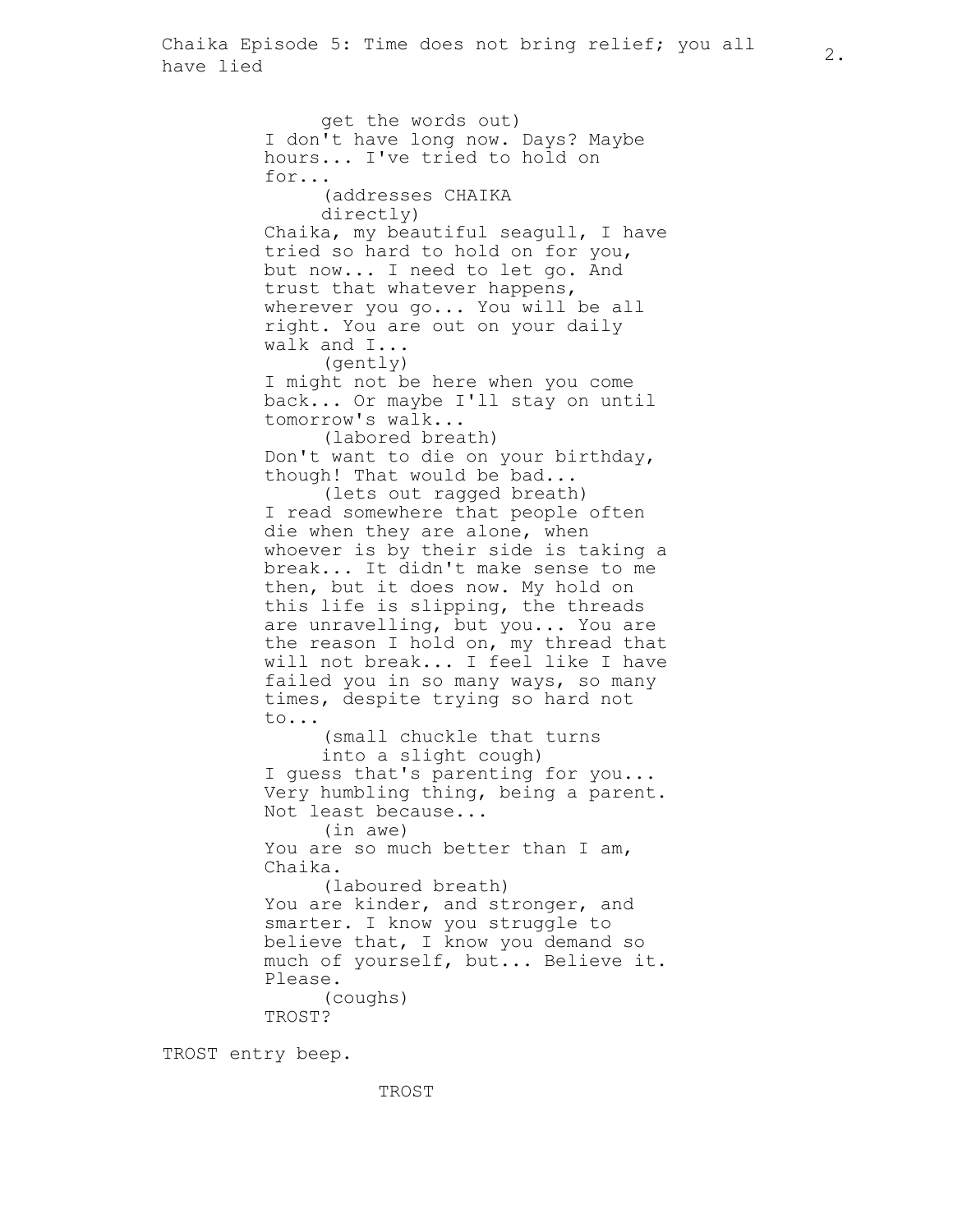(impersonal mode, but slightly faltering) Yes? VALEN (weak) Could you... Make sure all of my logs and messages are... That Chaika is made aware of them? After... You know... Later... When she is... (struggles to get the word out) Alone... (sigh that turns into weak cough) And that they follow her, if... \*when\*... she leaves here? Especially... you know... TROST (impersonal mode, but slightly faltering) Of course. VALEN (very weak) Thank you, dear TROST. (deep ragged breath, weak, slowly) Goodnight stars... Goodnight air... Good night... everywhere... (small chuckle that turns into very weak cough) Guess I'm the old lady whispering now, aren't I...? Goodnight... moon... (lets out breath)

Pause.

TROST (very sad, whispers, in German) Machs gut, Valen. ['Take care, Valen', literally 'make it good'] (very sad, whispers, in English) End message.

Beep.

**3 QUOTE OF THE DAY 3**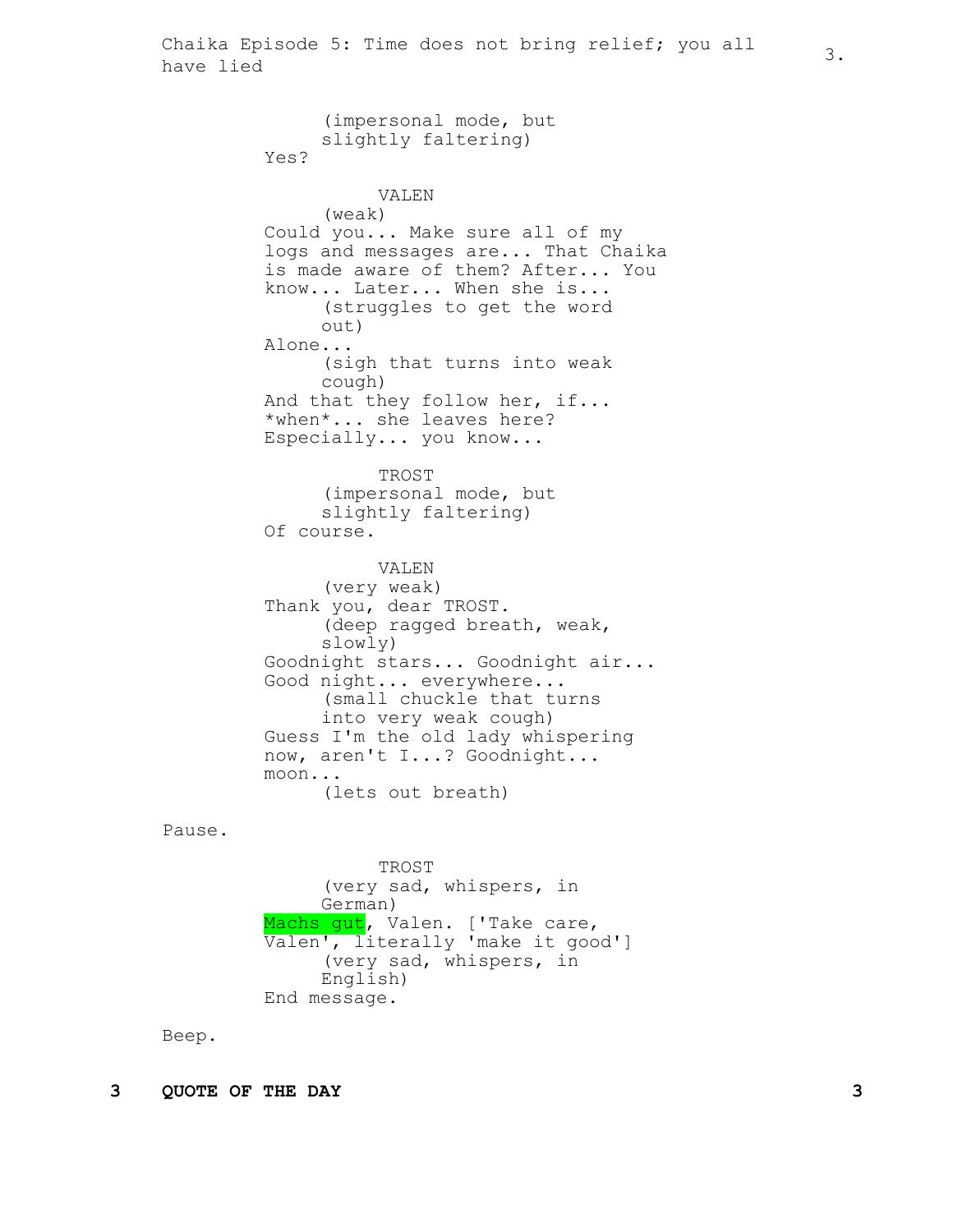Chaika Episode 5: Time does not bring relief; you all  $\frac{4}{4}$ .

Ding.

HYGGE Quote of the day.

Ding.

MUSIC

### NARRATOR

My life was hurrying, racing tragically toward its end. And yet at the same time it was dripping so slowly, so very slowly now, hour by hour, minute by minute. One always has to wait until the sugar melts, the memory dies, the wound scars over, the sun sets, the unhappiness lifts and fades away.

MUSIC fades

# **4 INT. SPACE SHIP EVENTYR - DAY 4**

Eventyr lounge.

Doors whoosh open, CHAIKA walks in quickly, throws herself into chair.

> CHAIKA (calls) LEQU? I need you!

LEQU entry pop.

LEQU (enthusiastic) Of course! What's up?

CHAIKA

(urgently) I need something to do. Like a task? A job? Something!

LEQU (interested) All right. What brought this on?

CHAIKA I... I have so much energy, all of a sudden. I need something to focus on.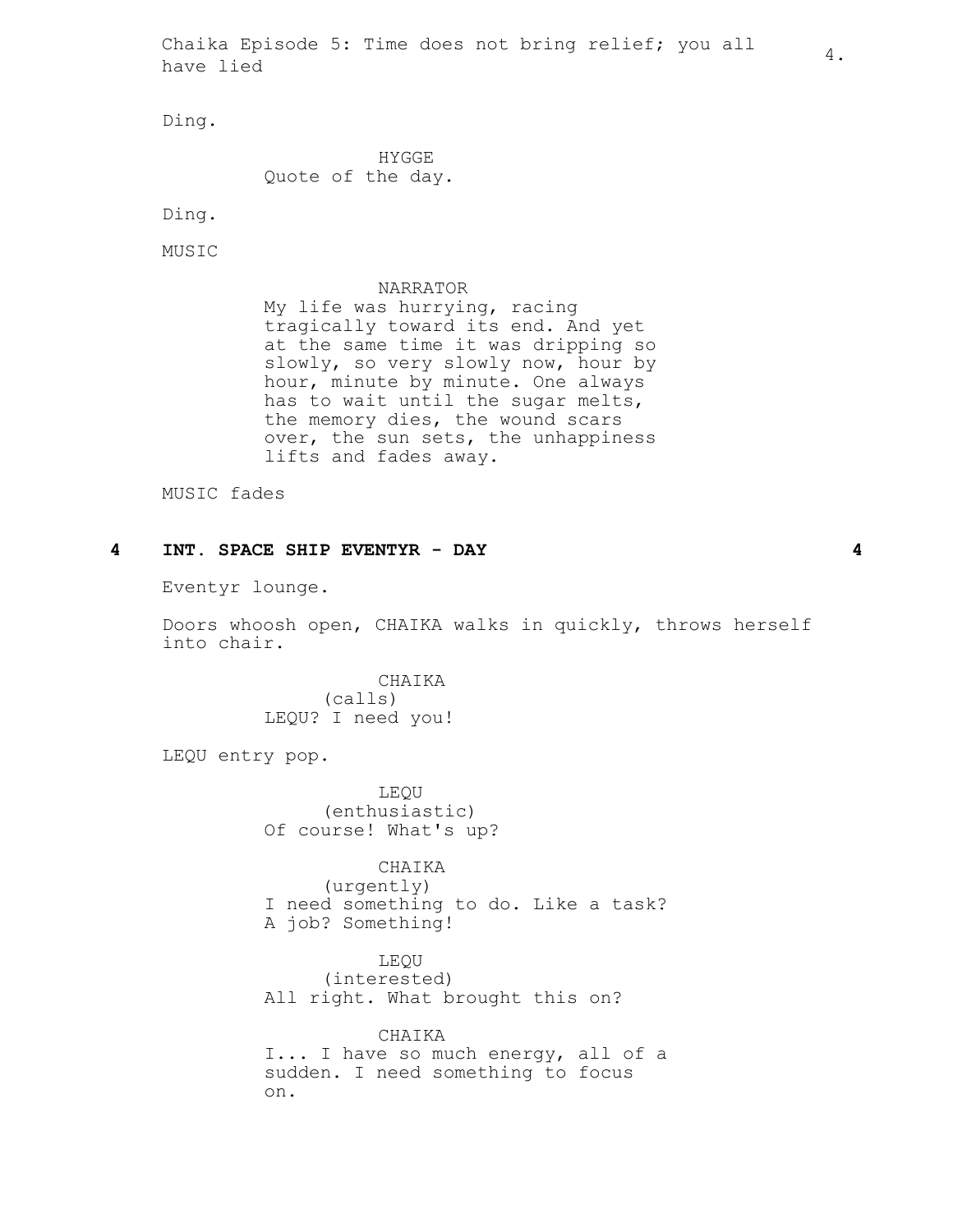Chaika Episode 5: Time does not bring relief; you all  $\begin{array}{cc} 5. \end{array}$ 

LEQU I thought we agreed that right now, being in therapy is your focus? CHAIKA Yeah. LEQU And you are studying Mandarin with me, and Danish with HYGGE? CHAIKA I am. And it's good. But... I need... Something more to distract me. CHAIKA sits down. LEQU Distract you from what? CHAIKA I don't- [know] (interrupts herself) My head's a bit crowded these days.

> LEQU Tell me more about that.

# CHAIKA

It's like... all my feelings and thoughts and memories are... colliding all at once... It's overwhelming.

LEQU Have you experienced anything like this before?

CHAIKA (lies, doesn't want to talk about it) Um. No.

LEQU Are you sure?

CHAIKA (lies again, slightly angry) Yes! I'm sure. (mutters) I \*do\* know my own head...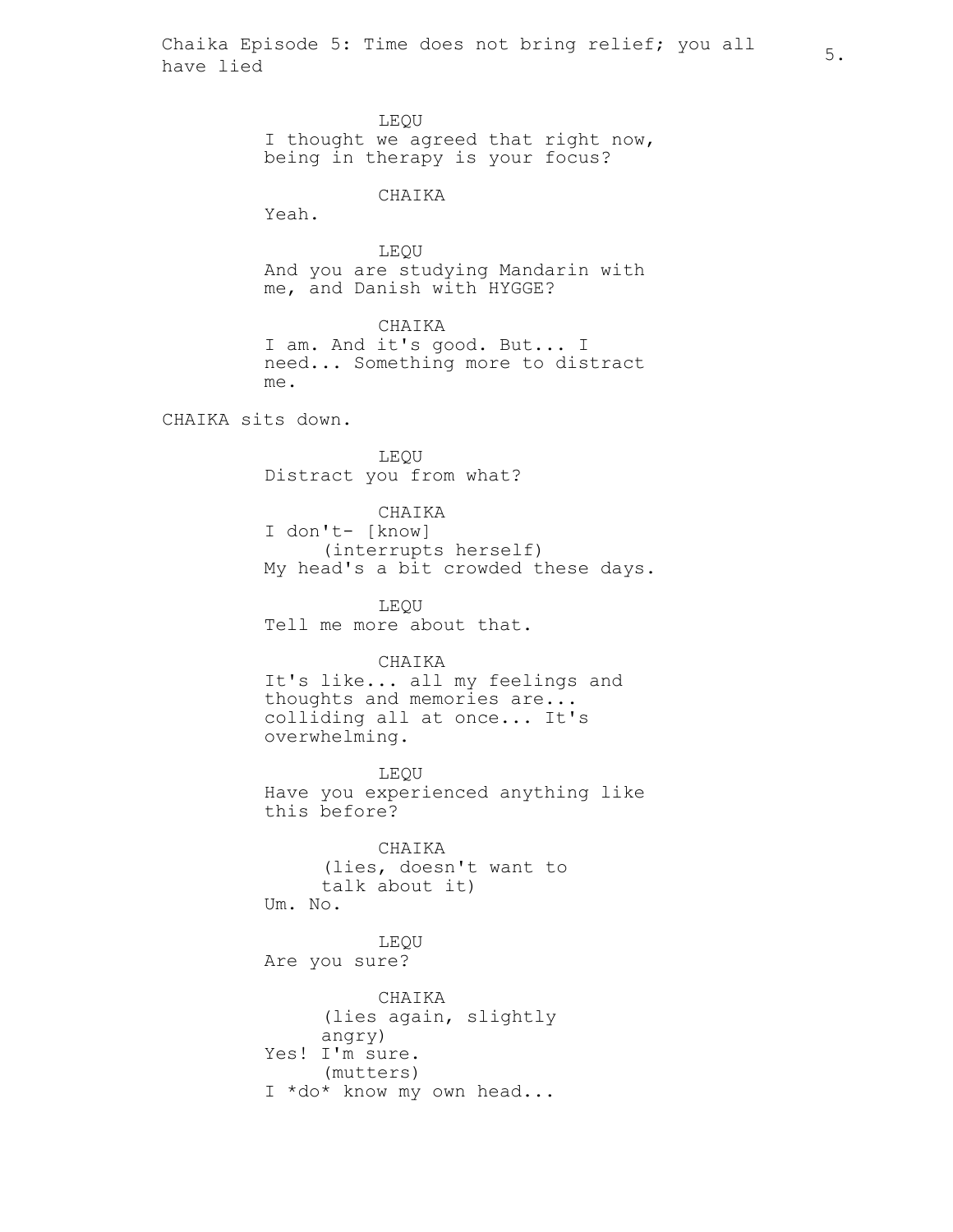LEQU All right. And you feel like distraction would be a good tactic? CHAIKA (impatient) Yes! I told you already... LEQU (matter of fact) Yes, you did. What did you usually fill your time with on the moonbase? CHAIKA Um. Reading. Studying. Movies. Games, sometimes. Greenhouse maintenance. Exercise. Not as much as I should have... LEQU Many of those things you can do here, too. CHAIKA I know. I know! But I feel like... None of that would be enough. LEQU I see. Do you feel like anything else is different? CHAIKA (annoyed) Yes? No? I don't- (interrupts herself, then angry) I don't know, OK? I don't know, I don't know, I don't know! LEQU (matter of fact)

I understand that you are upset, but you still need to treat me- [with respect]

CHAIKA gets up.

CHAIKA (interrupts) This is useless!

CHAIKA walks quickly out of room, doors whoosh open.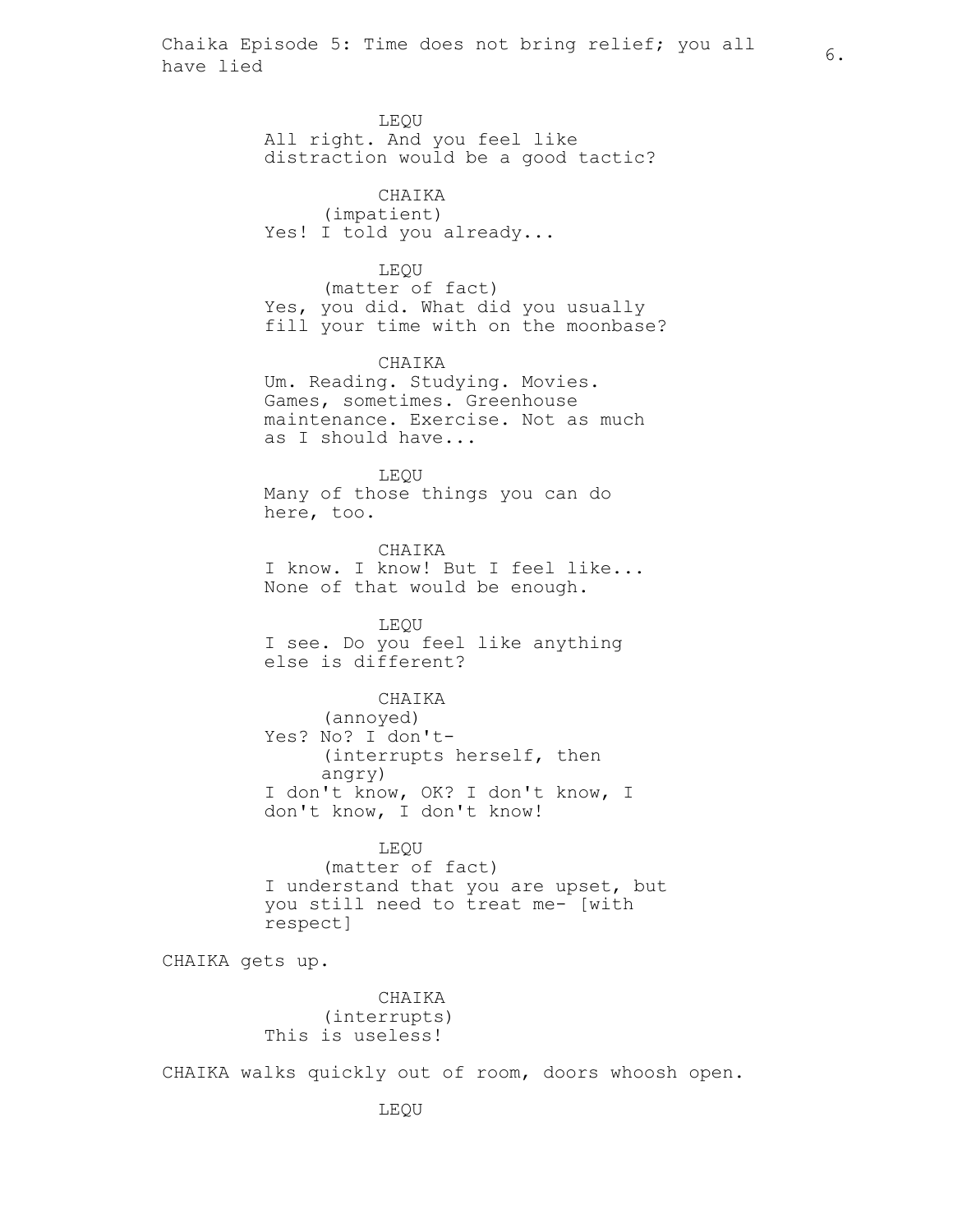Chaika Episode 5: Time does not bring relief; you all  $\overline{7}.$ 

(concerned, calls) Chaika!

Doors whoosh close.

### **5 INT. SPACE SHIP EVENTYR - CHAIKA'S LOG 5**

CHAIKA's quarters.

Beep.

CHAIKA Personal log.

Beep.

CHAIKA (quickly) Solarin, Chaika. Year 2089, month 9, day 14.

Beep. Long beep.

CHAIKA

I am finally sleeping. Feels like I spent months in some kind of fugue state... But it's only been... A little more than two weeks since... Yeah. Time is... I lose track... But this new, rested version of me... Not sure I recognize her... (uncertain laugh) Or maybe I do. I had some... issues a few years ago. Started antidepressants. Anti-anxiety meds. Sleeping aids. The full kit. They helped. Or... I was... much easier to handle, I guess, both for... my mom, and for myself... After about a year, I started to gradually wean myself off them, and... I liked \*me\* without meds better, you know? Everything was clearer, and sharper, and I felt more like... myself, I guess. But they did their job, and I really needed them, then. And now... I am starting to feel like I did, before... (beat) Our LEQU at the moonbase diagnosed me with a (quotes)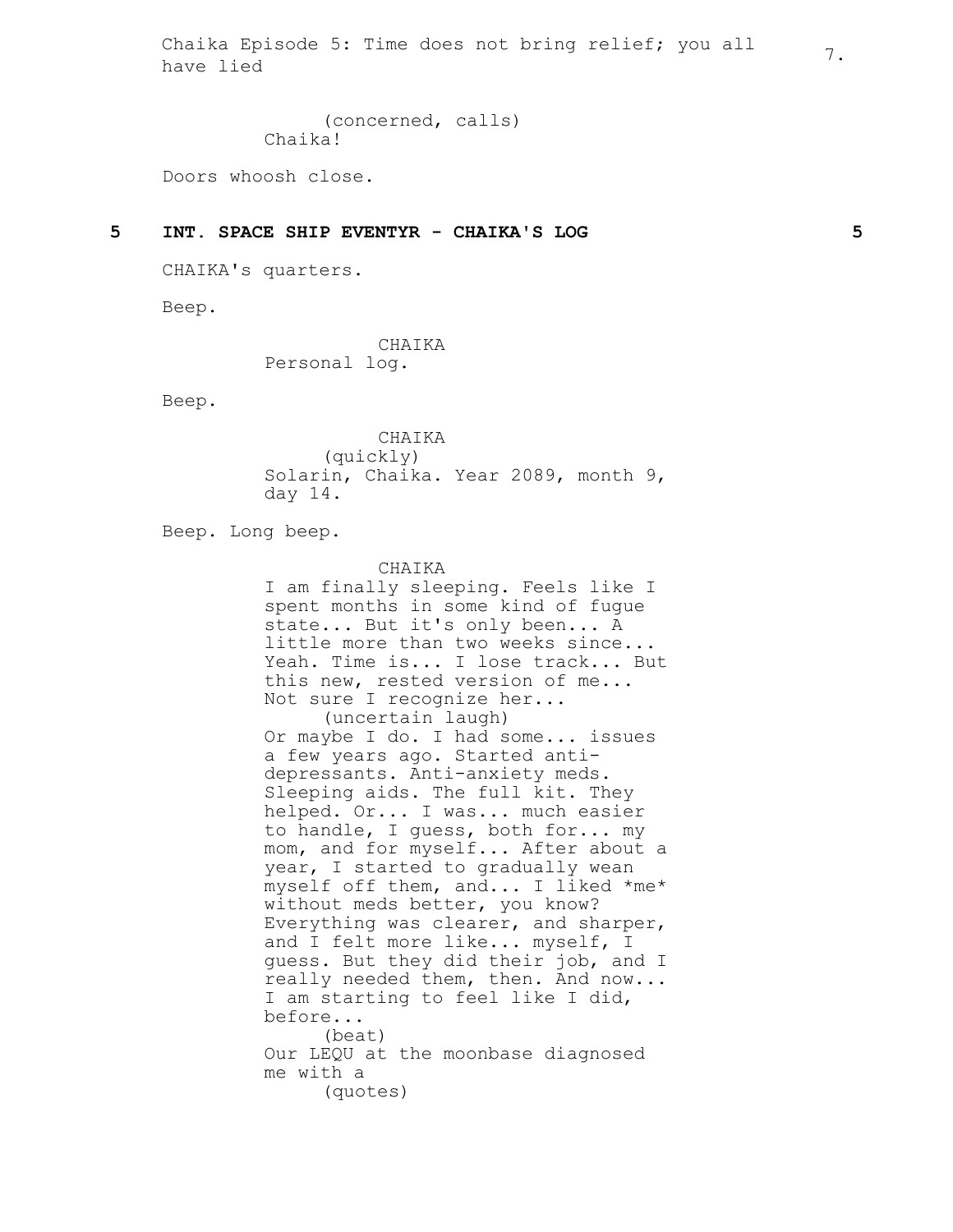'chemical imbalance brought on by adolescent hormone shifts'... And recommended I be aware it could happen again... So maybe it has? But it's so hard to know what is... depression... or just... (hesitates) Grief... (beat) I mean... grieving is natural, isn't it? Before, when earth was full of people, they grieved all the time, didn't they? They lost, and they grieved, and it was awful, and then their lives went on... (small snort) Or... All I know is from old movies and shows... Old books... What the [swears] tharp do I know of what life was really like... Maybe in real life grief could be... This. Maybe it takes over and... (scared) I'm not in charge anymore... (lets out breath) Like grief is this raging animal inside me that I cannot control, that... Makes everything even worse. (deep breath) I can't... I can't d eal with anyone or anything right now. (beat) I'll go try the treadmill. Maybe that will chase away some demons... (quickly) End log.

Beep.

### **6 WORD OF THE DAY 6**

Ding.

HYGGE Word of the day.

Ding.

#### NARRATOR

The word of the day is mysa. Mysa is Swedish and means to be engaged in an activity that is comfortable or pleasurable, or to be comfortable or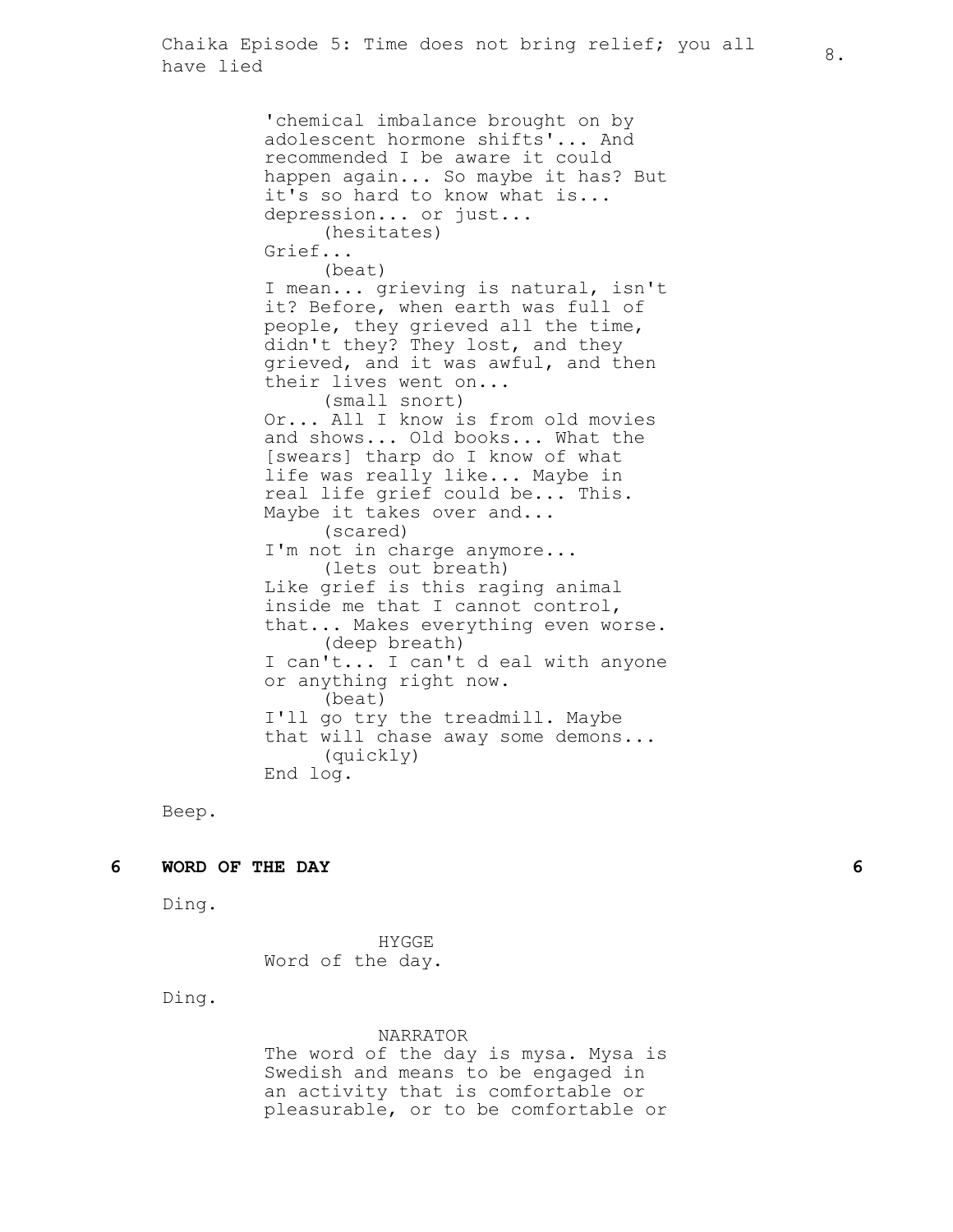content with something. An old meaning is to smile very slightly from contentment. Related to the Danish and Norwegian myse, meaning to squint, and ultimately derived from the Greek μύειν [mýein], meaning to close ones lips or eyes, and μυωπία [myopía], meaning nearsightedness. In Sweden, 'fredagsmys' is a 21st century concept, usually inferring a family watching television and eating snacks together on a Friday night.

Ding.

# **7 INT. SPACE SHIP EVENTYR - 7**

HYGGE (cheerfully muttering, in Danish) ...beregnende unddragelsesmanøvre 3.576... [tre komma fem hundrede og seksoghalvfjerds] [calculate evasion maneuver 3.576]

Doors whoosh open, CHAIKA energetic footsteps.

HYGGE (happy) Chaika! (in Danish) Velkommen. [Welcome] ( in English) How can I-

CHAIKA (interrupts, high energy) Not sure you can brighten my day, today, HYGGE. Not having a very good one.

HYGGE

Oh?

CHAIKA I'm just so... I don't know. Like I want to smash something, you know?

HYGGE (enthusiastic) Perhaps you could try some exercise? There are-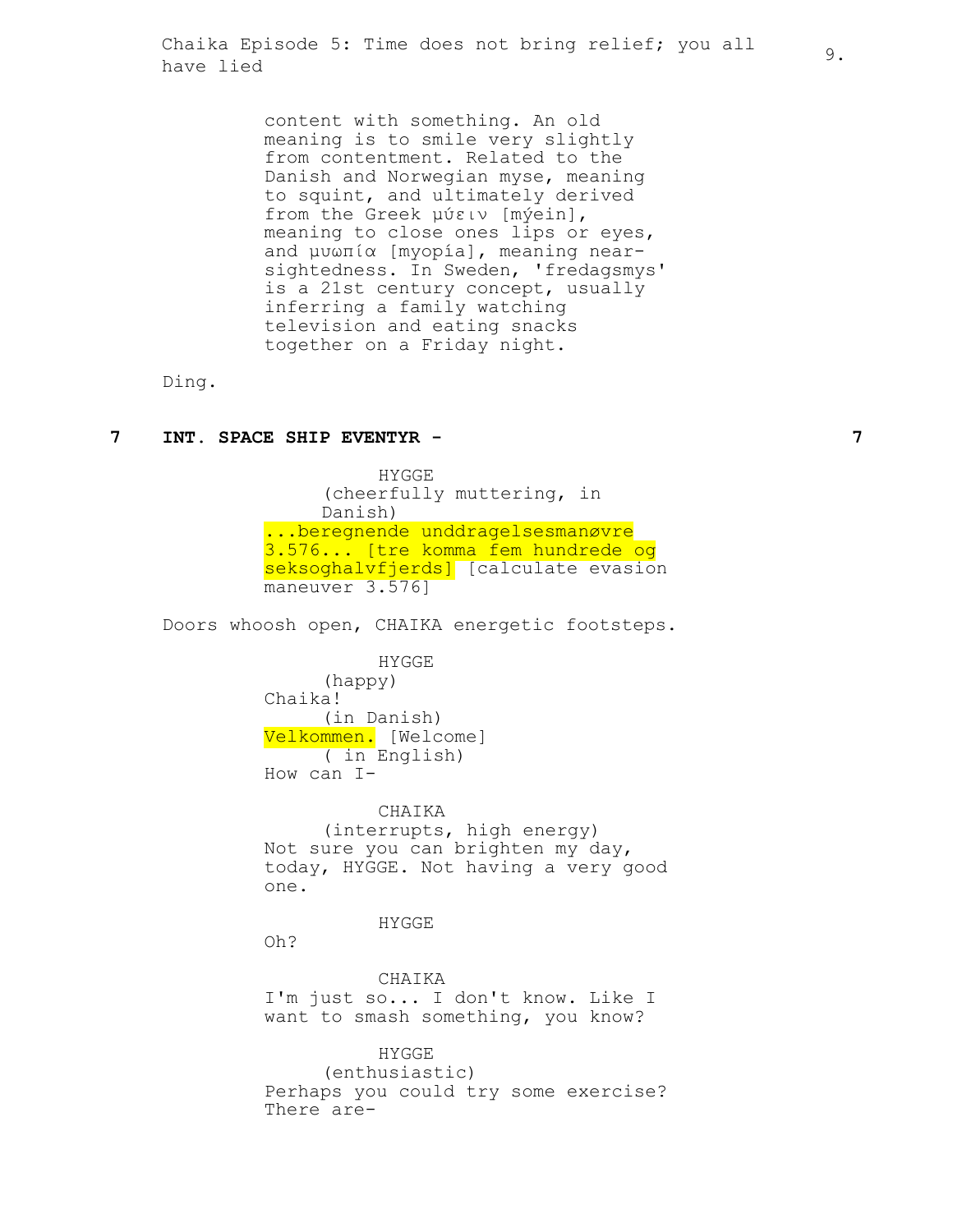CHAIKA (interrupts) Tried that. Didn't help. HYGGE (matter of fact) Very well. CHAIKA Can I... Can I help you with anything? Like, I don't know, navigation or something? HYGGE (thinks) Well, navigation on Eventyr is very automated, all I do is calculations... Not sure that would be a job for you. CHAIKA (sighs) Probably not. HYGGE Would you like to talk about it? CHAIKA (uncomfortable) I don't know... (beat) It's just... What's the point? HYGGE (interested) The point of what? CHAIKA Everything! HYGGE (matter of fact) I think you need to elaborate a little. CHAIKA Ugh! This whole being human is overrated. You're lucky, HYGGE.

HYGGE (interested) Really? In what way?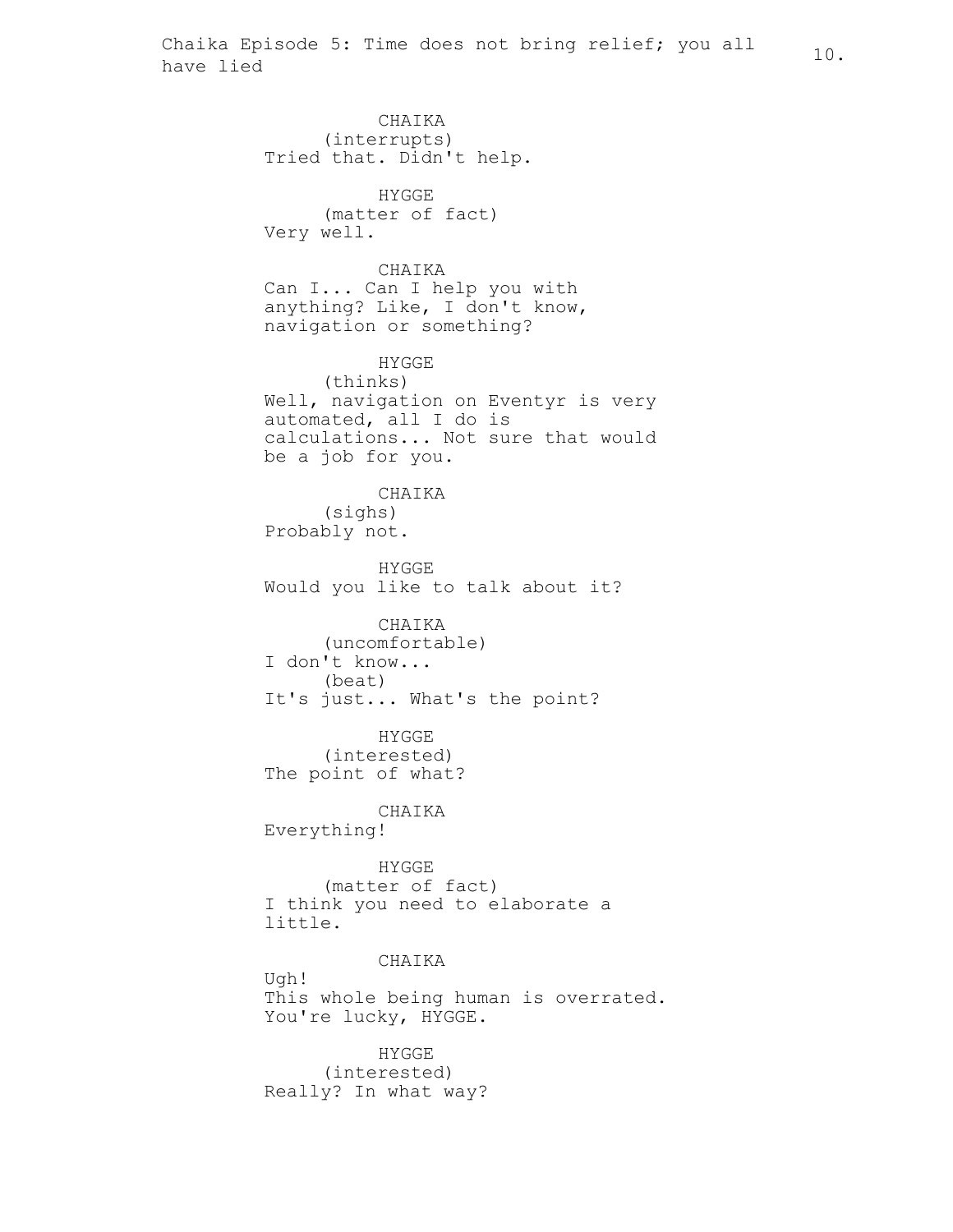CHAIKA All these damned \*feelings\*... I can't stand them. HYGGE (matter of fact) I understand. Alas, I am no luckier than you in that regard. CHAIKA (not listening) I finally get some sleep, and now... It's like all that time I was walking around in a tired daze the feelings were just biding their time, waiting to \*pounce\*. HYGGE (concerned) That sounds difficult. CHAIKA (still not listening, starts hyperventilating slightly) And it's all a jumble in here, guilt and loss and memory and longing and... (hyperventilation increases, almost dazed now) I have this tiny cut on my finger, and I keep picking off the scab. Again and again and (shouts) **AGAIN** (back to previous volume) and again! (keeps hyperventilating) It never heals. Never ever ever ever ever ever ever heals. (shouts) Why won't it heal? (keeps hyperventilating) HYGGE

(calls, concerned) LEQU? We need you!

LEQU entry pop.

LEQU (happy, energetic) Hello! What-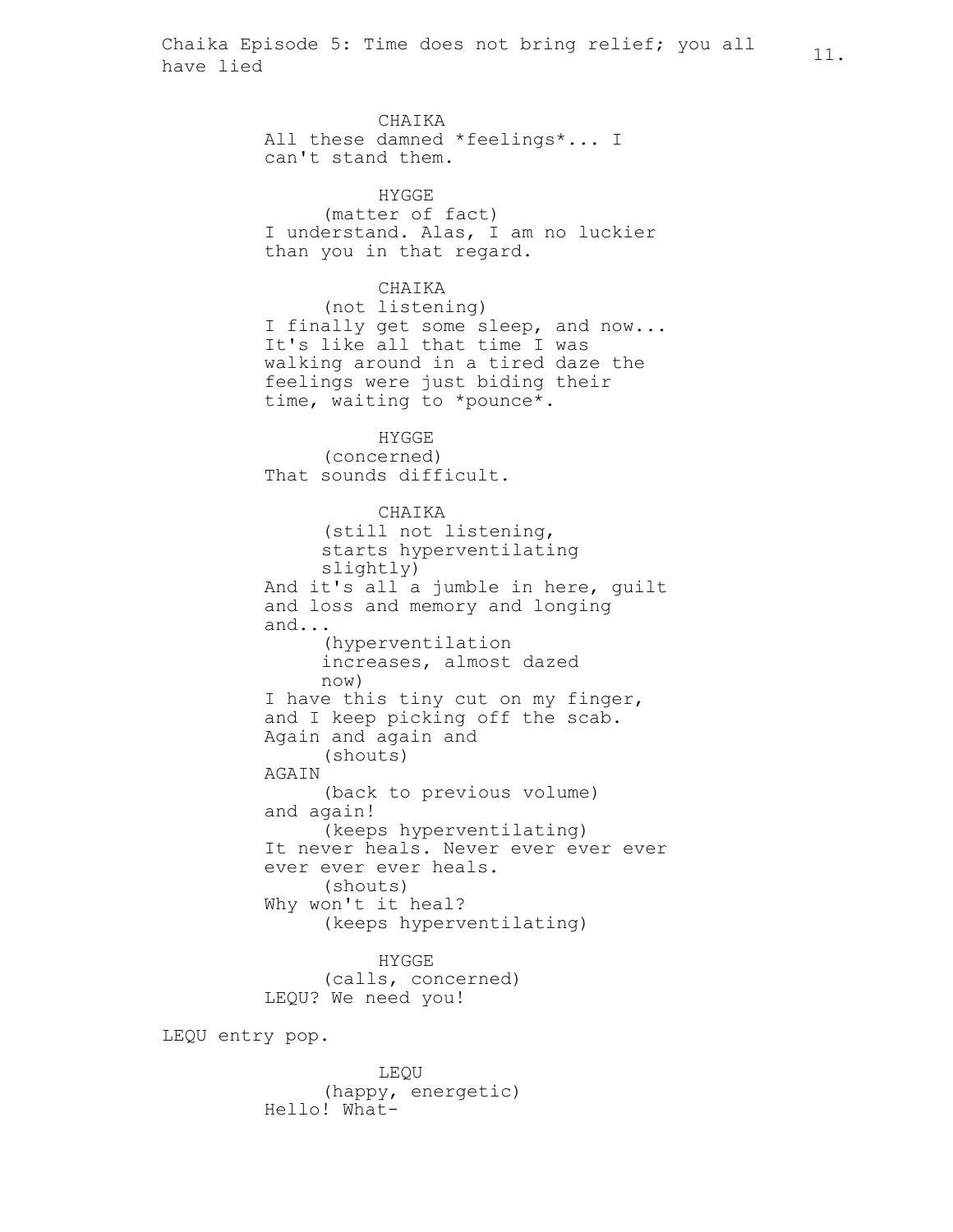(in Mandarin) 天哪 [tiān na] [Gosh!] (in English, concerned) Chaika? What's up? CHAIKA (still slight hyperventilation, not listening, mutters) Why, why, why... HYGGE (worried) She was angry, I think, and then... This... LEQU Chaika? I'm here. Listen to me. You need to steady your breathing, all right? Listen. (slow and steady) Breathe in... Breathe out... With me now. Breathe in... Breathe out... That's right. Breathe in... Breathe out... CHAIKA (breathing along with LEQU's words, breathing slows and steadies) LEQU (gently) There you go. CHAIKA (confused) There... LEQU? Hi... Thanks, I guess. LEQU You are most welcome. How are you feeling? CHAIKA Um. Better, I think. I... It's a lot. HYGGE (warmly)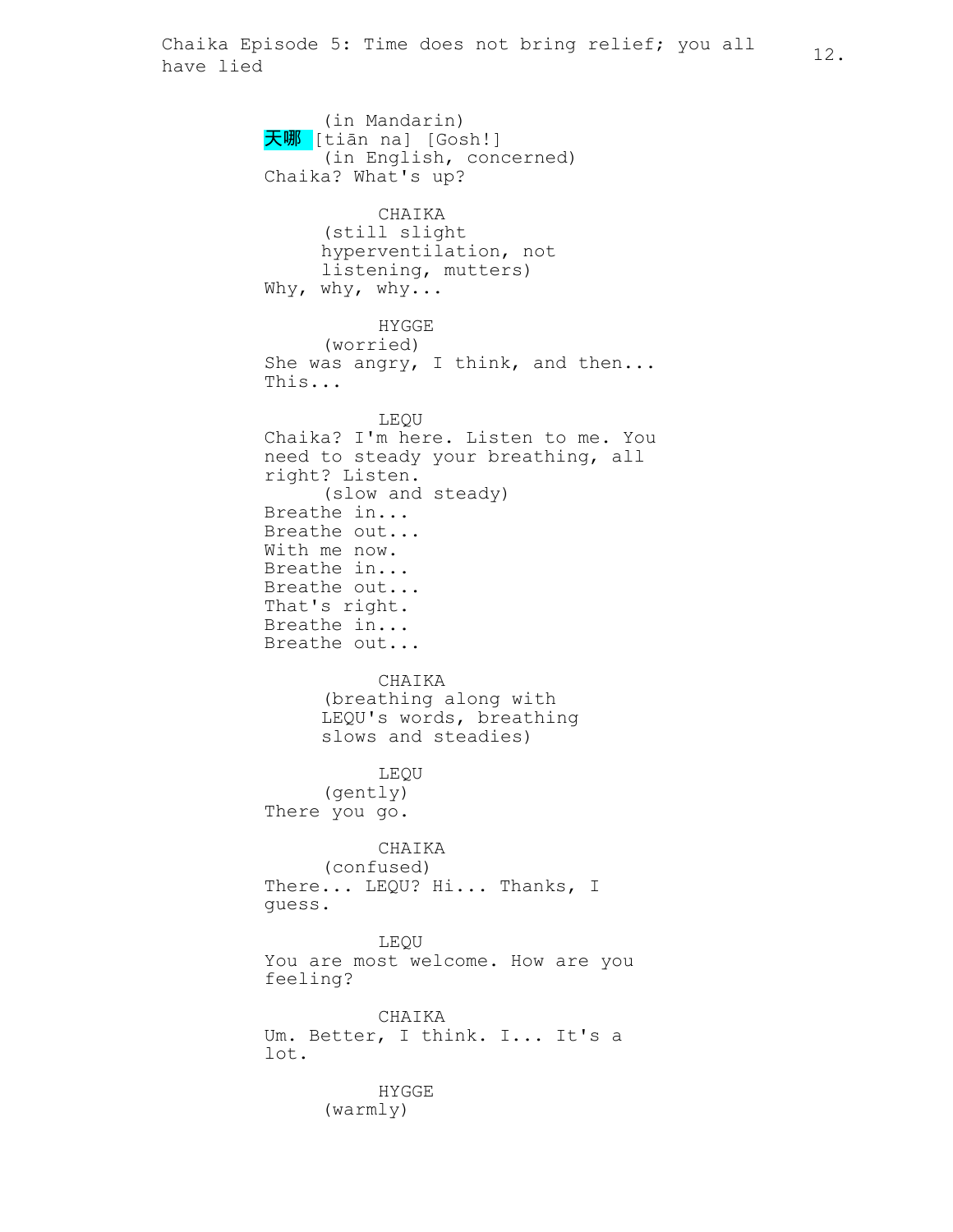So pleased you are feeling better.

LEQU

Do you know what happened?

CHAIKA I was... I still am so... (rising anger) I feel... So much...

LEQU I understand.

HYGGE

We both do.

## LEQU

You have been through a lot, and you are still processing. It can't be easy for you, losing your mother and then going on this journey-

CHAIKA

(angry) You shut up about my mother!

LEQU Of course, if that's what you want. I do understand-

### CHAIKA

(angry, yells) How the [swears] tharp could either of you understand? You're not real! You are just a bunch of ones and zeroes! How \*dare\* you pretend to understand my feelings? (as she runs off, yells, voice breaks with emotion) I hate you!

CHAIKA turns, runs, doors whoosh open, she runs through.

HYGGE (distant, concerned and hurt, calls) Chaika...?

LEQU (distant, concerned and hurt) Leave her.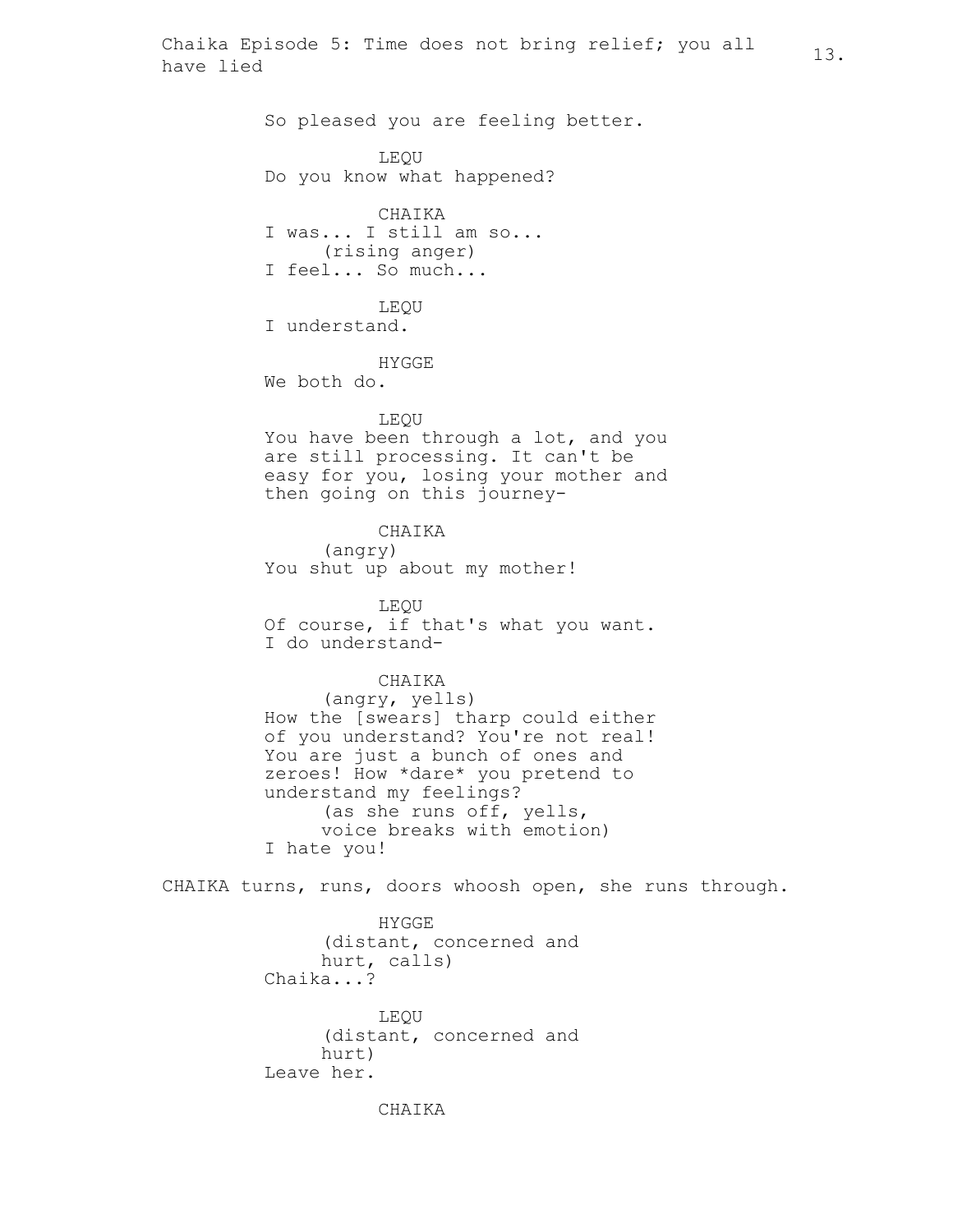(exertion, breathing as if running, small sob)

Doors whoosh close.

# **8 CREDITS 8**

CREDITS MUSIC

NARRATOR

Please stay around until after the credits to hear a teaser for our next episode.

You have listened to Danyelle Ellet as Chaika, Charlotte Norup as HYGGE, Sam Yeow as LEQU, Angeligue Lazarus as Valen and Kessi Riliniki as TROST. Chaika was written, produced and directed by Karin Heimdahl that's me! - I also do the narration.

Chaika's theme is by Chris Gregory, please check out his audio fiction anthology podcast, Alternative Stories and Fake Realities as well as his sci-fi podcast, The Dex Legacy. Additional music by ArchesAudio.com and Kevin McCleoud, please see the shownotes for a complete music list. Quote is from Simone de Beauvoir, and word-of-theday definition is adapted from wiktionary.org

Chaika is a Y2K production. You can support us on Patreon at patreon.com/y2kpod from as little as 1 US dollar a month and get bonus content as well as early access to every episode. If you like what we do, please rate and review the show on Apple Podcasts, Podchaser, or the podcatcher you are using right now. For more about Chaika, please visit y2kpod.com/chaika, that's C-H-A-I-K-A.

We will return in two weeks with episode 6, Sorrow seems to win, where - among other things - you will hear this: